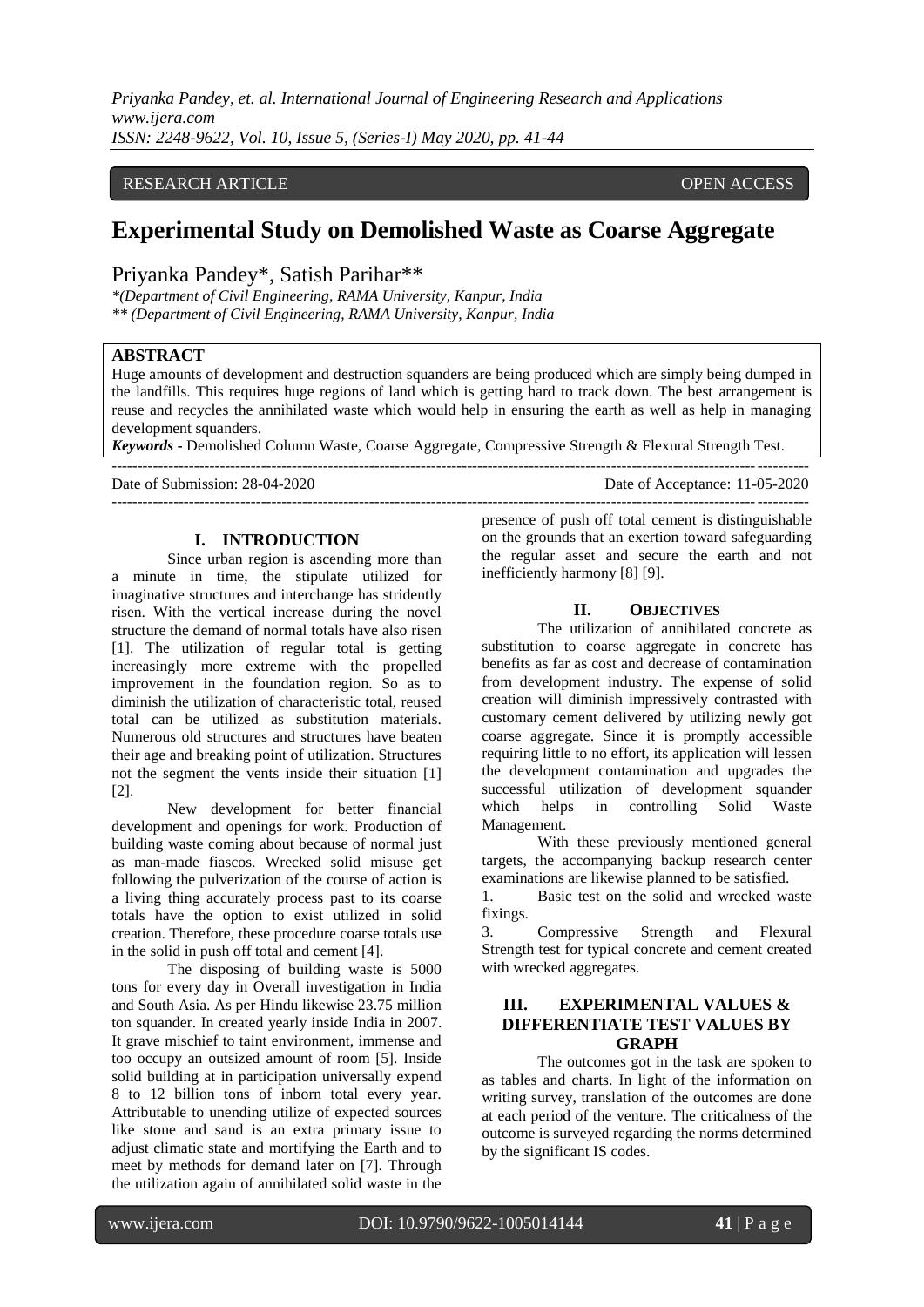*Priyanka Pandey, et. al. International Journal of Engineering Research and Applications www.ijera.com ISSN: 2248-9622, Vol. 10, Issue 5, (Series-I) May 2020, pp. 41-44*

|                           | days                                                                                  |                                                                                     |
|---------------------------|---------------------------------------------------------------------------------------|-------------------------------------------------------------------------------------|
| Days of<br><b>Testing</b> | Compressive<br><b>Strength of</b><br><b>Demolished</b><br>concrete in<br>$N/mm \, ^2$ | <b>Compressive</b><br><b>Strength of</b><br>normal<br>concrete N/mm<br>$^{\prime}2$ |
|                           | 20                                                                                    | 13.5                                                                                |
| 14                        | 24                                                                                    | 18                                                                                  |
| 28                        |                                                                                       |                                                                                     |

**Table1-** Compressive strength variation at different



**Graph 1** Compressive strength variation demolished v/s normal concrete

| <b>Table2-</b> Compressive strength variation at 14 & 28 |      |  |  |
|----------------------------------------------------------|------|--|--|
|                                                          | days |  |  |

| of<br>Days<br><b>Testing</b> | Compressive<br>Strength<br>of<br><b>Demolished</b><br>in<br>concrete<br>$N/mm \, ^2$ | Compressive<br>Strength of<br>normal<br>concrete<br>$N/mm \, ^2$ |
|------------------------------|--------------------------------------------------------------------------------------|------------------------------------------------------------------|
| 14                           | 24                                                                                   | 18                                                               |
| 28                           | 30                                                                                   | 20                                                               |



**Graph 2** Compressive strength variation demolished v/s normal concrete

|                | Compressive        | Compressive        |
|----------------|--------------------|--------------------|
|                | <b>Strength of</b> | <b>Strength of</b> |
| Days of        | <b>Demolished</b>  | normal             |
| <b>Testing</b> | concrete in N/mm   | concrete           |
|                | ^2                 | $N/mm \sim 2$      |
|                | 30                 |                    |



**Graph 3** Compressive strength variation demolished v/s normal concrete

| Table4- Flexural strength variation at different days |                                                                             |                                                               |
|-------------------------------------------------------|-----------------------------------------------------------------------------|---------------------------------------------------------------|
| Days of<br><b>Testing</b>                             | <b>Flexural</b><br>Strength of<br><b>Demolished</b><br>concrete in<br>N/mm2 | <b>Flexural</b><br>Strength of<br>normal<br>concrete<br>N/mm2 |
| 7 days                                                | 3.83                                                                        | 2.32                                                          |
| 14 days                                               | 4.79                                                                        | 3.03                                                          |
| 28 days                                               | 6.98                                                                        | 3.51                                                          |



**Graph 4** Flexural strength variation demolished v/s normal concrete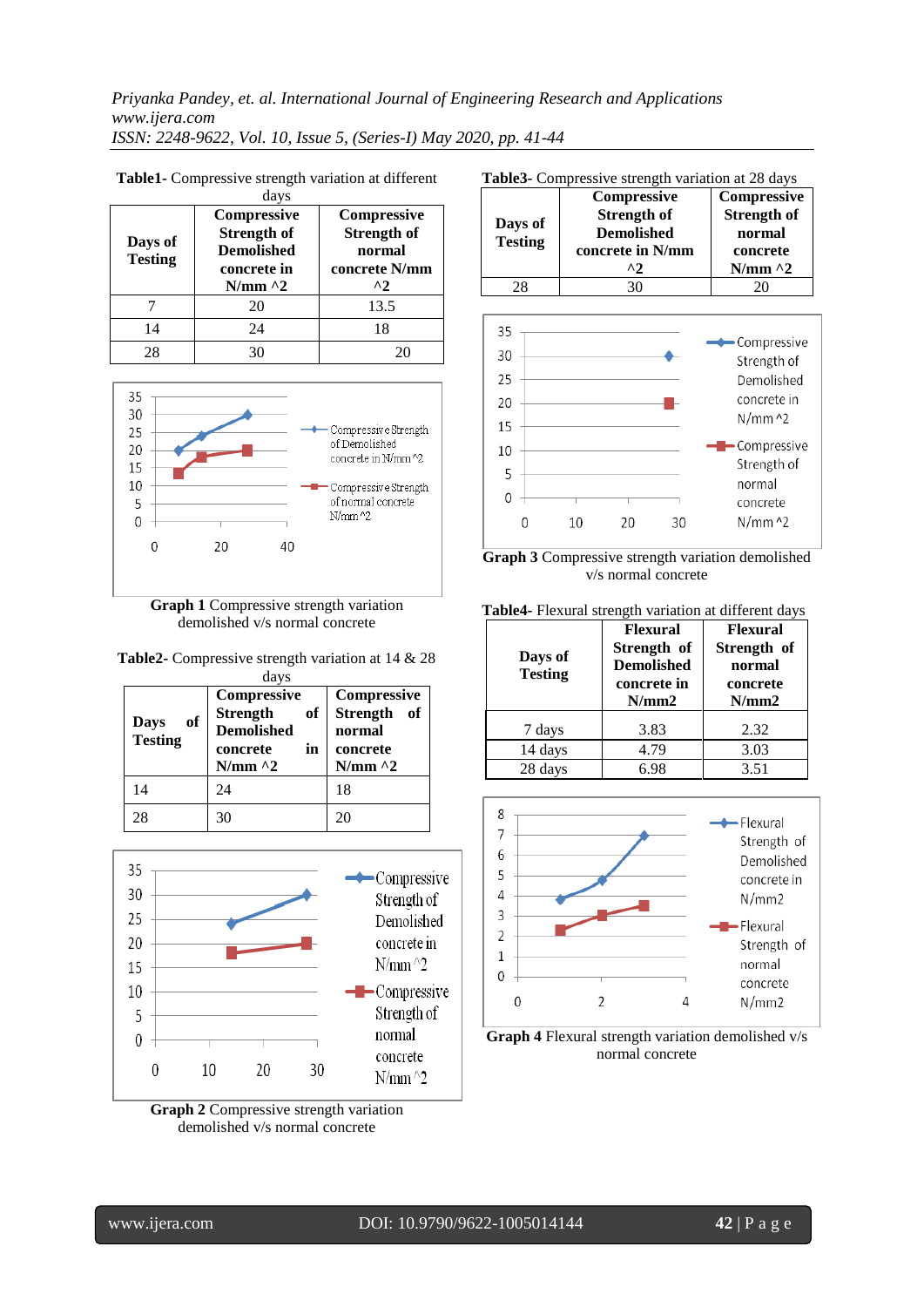| <b>Days</b><br>of | <b>Flexural</b><br>Strength of<br><b>Demolished</b> | <b>Flexural</b><br>Strength of<br>normal |
|-------------------|-----------------------------------------------------|------------------------------------------|
| <b>Testing</b>    | concrete in<br>N/mm2                                | concrete<br>N/mm2                        |
| 14 days           | 4.79                                                | 3.03                                     |
| 28 days           | 6.98                                                | 3.51                                     |

|--|



**Graph 4** Flexural strength variation demolished v/s normal concrete







# **IV. DISCUSSION ON RESULT**

- a) The compressive strength of M20 at 7 days of demolished concrete is  $20N/mm^2$  higher in compression to normal concrete  $13.5 \text{ N/mm}^2$ .
- b) The compressive strength of M20 at 14 days of demolished concrete is 24 N/mm<sup>2</sup> higher in compression to normal concrete is 18N/mm<sup>2</sup>.
- c) The compressive strength of M20 at 28 days of demolished concrete is 30 N/mm<sup>2</sup> higher in compression to normal concrete is 20 N/mm<sup>2</sup>.
- d) The Flexural Strengthof M20 at 7 days of demolished concrete is  $3.83$  N/mm<sup>2</sup> higher in compression to normal concrete is 2.82 N/mm<sup>2</sup>
- e) The Flexural Strengthof M20 at 14 days of demolished concrete is  $4.79$  N/mm<sup>2</sup> higher in compression to normal concrete is 3.03 N/mm<sup>2</sup>
- f) The Flexural Strengthof M20 at 28 days of demolished concrete is  $6.98$  N/mm<sup>2</sup> higher in compression to normal concrete is 3.51 N/mm<sup>2</sup>

# **V. Scope For The Future Study**<br>1. This investigation can be comple

- This investigation can be completed for concrete with various evaluations with various level of obliterated waste to discover the attainability.
- 2. Further investigation on the reserve funds in the utilization of vitality for various blend extents can be resolved.

# **REFERENCE**

- [1]. Mohd Monish, Vikas Srivastava, V.C. Agarwal, P.K. Mehta and Rakesh Kumar (2013) "Demolished waste as coarse aggregate in concrete" ISSN: 2278- 5213 Feb-2013.
- [2]. Vaishali G. Ghorpade "effect of recycled coarse aggregate on the workability and shear strength of fiber reinforced high strength concrete" ISSN: 2319-8753 Vol. 2, Issue 8, August 2013.
- [3]. Tammi Sai Krishna "An Experimental Investigation on Flexural Behavior of Recycle Aggregate Fiber Reinforcement Concrete" e-ISSN: 2395-0056 Volumes 02 Issue 04 July 2015.
- [4]. Shaman Preet Singh, Rajwinder Singh Bansal "Strength evaluation of steel fiber reinforced concrete with recycled aggregates" e-ISSN: 2320-8163 Volume 4, Issue 1 (January-February, 2016).
- [5]. Abhishek Mandloi, Dr. K. K. Pathak Utilization of Waste Steel Scrap for Increase in Strength of Concrete Waste Management ISSN (online): 2321-0613 Vol. 3, Issue 09, 2015.